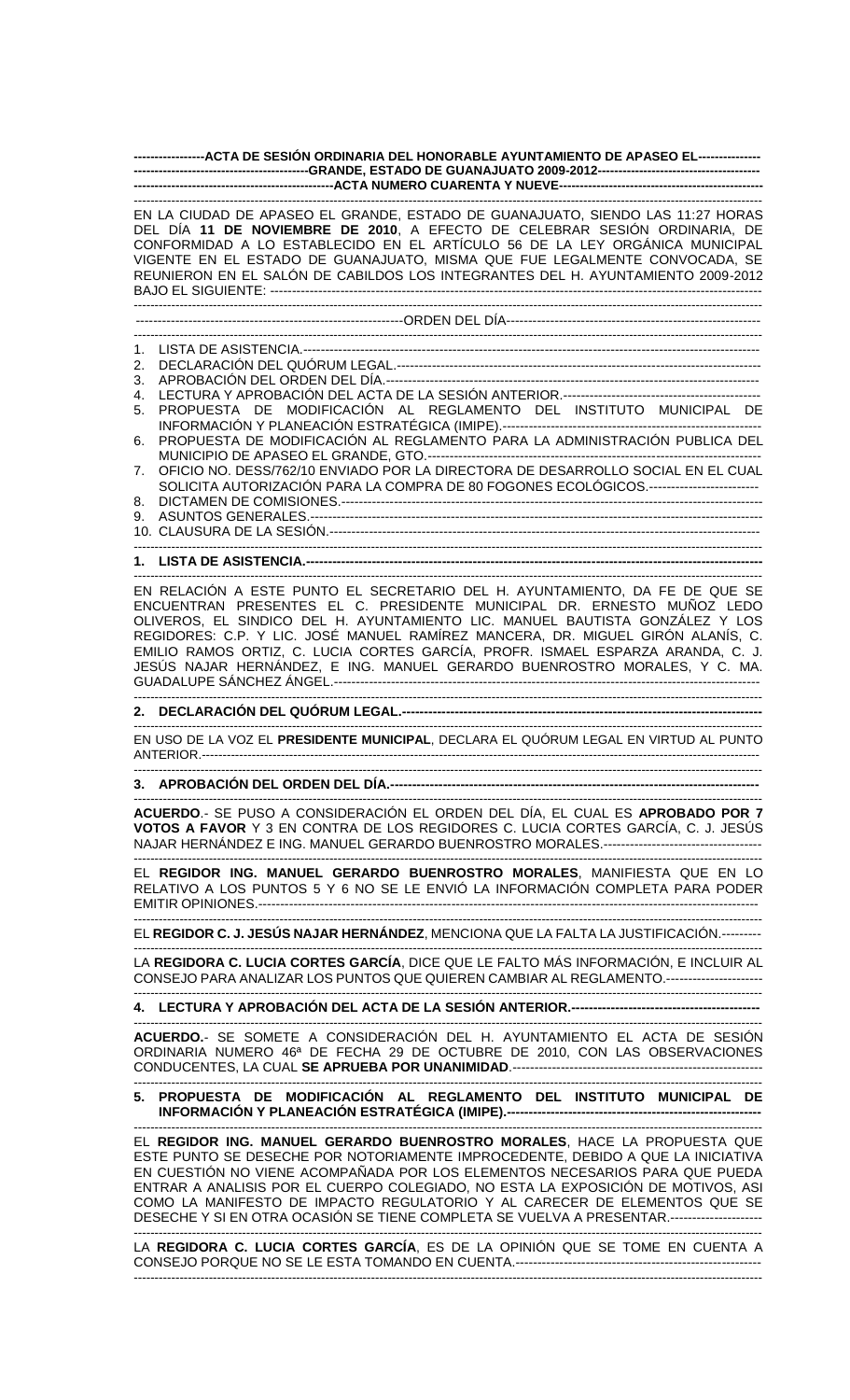EL **SECRETARIO DEL H. AYUNTAMIENTO LIC. JUAN ANTONIO GARCÍA OLIVEROS**, SEÑALA QUE EN BASE A LO MANIFESTADO POR LOS REGIDORES SE ACLARA QUE LA MANIFESTACIÓN DE IMPACTO REGULATORIO SE ALLEGA CUANDO ES UNA INICIATIVA DE REGLAMENTO MAS NO ASÍ PARA UNA MODIFICACIÓN.-------------------------------------------------------------------------------------------------------- -------------------------------------------------------------------------------------------------------------------------------------------------------

EL **PRESIDENTE MUNICIPAL DR. ERNESTO MUÑOZ LEDO OLIVEROS**, PROPONE QUE ESTE ASUNTO QUE SE VAYA A LA COMISIÓN DE REGLAMENTOS PARA SU ANALISIS Y DICTAMEN---------

------------------------------------------------------------------------------------------------------------------------------------------------------- PROPUESTA CON LA QUE ESTA DE ACUERDO EL **REGIDOR DR. MIGUEL GIRÓN ALANÍS**.--------------

------------------------------------------------------------------------------------------------------------------------------------------------------- EL **REGIDOR ING. MANUEL GERARDO BUENROSTRO MORALES**, INSISTE EN QUE NO SE PUEDE TOMAR EL ACUERDO DE UN ASUNTO QUE NO ESTA DEBIDAMENTE INTEGRADO, PUES LA LEY ORGÁNICA MARCA QUE DEBE DE TENER UNA EXPOSICIÓN DE MOTIVOS Y NO ESTÁN EN ESTE MOMENTO Y PROPONE QUE LA INICIATIVA LA VUELVAN A SOMETER AL AYUNTAMIENTO PUES NO SE PUEDE VIOLAR LA LEY ORGÁNICA.----------------------------------------------------------------------------------

EL **SINDICO DEL H. AYUNTAMIENTO LIC. MANUEL BAUTISTA GONZALEZ**, HACE MENCIÓN DE QUE ACTUAR CONFORME A LEY ES DE LA CONVENIENCIA DE ALGUNOS REGIDORES, PUES YA SE HAN DEBATIDO OTROS ASUNTOS EN ESTE MISMO SENTIDO Y SE HAN ENVIADO A LA COMISIÓN Y PROPONE QUE ESTE PUNTO PASE A LA COMISIÓN DE REGLAMENTOS.---

------------------------------------------------------------------------------------------------------------------------------------------------------- EL **REGIDOR C. EMILIO RAMOS ORTIZ**, OPINA QUE ESTE ASUNTO SE VAYA A COMISIONES Y AHÍ SE COMPLEMENTE LA INFORMACIÓN.---------------------------------------------------------------------------------------

-------------------------------------------------------------------------------------------------------------------------------------------------------

**ACUERDO**.- SE APRUEBA QUE LA PROPUESTA DE MODIFICACIÓN AL REGLAMENTO DEL INSTITUTO MUNICIPAL DE INFORMACIÓN Y PLANEACIÓN ESTRATÉGICA (IMIPE) PASE A LA COMISIÓN DE GOBIERNO, REGLAMENTOS Y JUSTICIA MUNICIPAL PARA SU ANÁLISIS Y POSTERIOR DICTAMEN. **SE APRUEBA CON 6 VOTOS A FAVOR** Y 4 EN CONTRA DE LOS REGIDORES C. LUCIA CORTES GARCÍA, PROFR. ISMAEL ESPARZA ARANDA, C. J. JESÚS NAJAR HERNÁNDEZ E ING. MANUEL GERARDO BUENROSTRO MORALES.-----------------------------------------------

------------------------------------------------------------------------------------------------------------------------------------------------------- EL **REGIDOR ING. MANUEL GERARDO BUENROSTRO MORALES**, MANIFIESTA QUE SU VOTO ES EN CONTRA DEBIDO A QUE SE ESTA VIOLANDO LA LEY ORGÁNICA MUNICIPAL, DONDE MARCA EXPRESAMENTE LOS REQUISITOS QUE DEBE DE CONTENER UNA INICIATIVA DE REGLAMENTO PARA QUE SEA PRESENTADA AL HONORABLE AYUNTAMIENTO.--------------------------------------------------

------------------------------------------------------------------------------------------------------------------------------------------------------- EL **REGIDOR C. J. JESÚS NAJAR HERNÁNDEZ**, DICE QUE EL VOTA EN CONTRA PORQUE FALTA EL RESPALDO DEL PORQUE EN ESTE CASO DEL REGLAMENTO Y PORQUE NO ESTUVO DE ACUERDO EN EL ORDEN DEL DÍA.--------------------------------------------------------------------------------------------- -------------------------------------------------------------------------------------------------------------------------------------------------------

EL **REGIDOR PROFR. ISMAEL ESPARZA ARANDA**, OPINA QUE EL SIENTE QUE LE FALTAN ARGUMENTOS.--------------------------------------------------------------------------------------------------------------------------------------------------------------------------------

LA **REGIDORA C. LUCIA CORTES GARCÍA**, MENCIONA QUE NO SE TOMA EN CUENTA LA OPINIÓN Y EL DERECHO DE AUDIENCIA DEL CONSEJO DE ADMINISTRACIÓN Y GOBIERNO DEL IMIPE, POR LO QUE LA PROPUESTA VIOLENTA LAS DISPOSICIONES ADMINISTRATIVAS ESTABLECIDAS EN LA LEY ORGÁNICA MUNICIPAL RELATIVAS A LA PARTICIPACIÓN SOCIAL DE LOS ACTOS DE GOBIERNO DEL AYUNTAMIENTO LO CUAL AFECTA AL INTERÉS SOCIAL.--------------------------------------

------------------------------------------------------------------------------------------------------------------------------------------------------- **6. PROPUESTA DE MODIFICACIÓN AL REGLAMENTO PARA LA ADMINISTRACIÓN PUBLICA DEL MUNICIPIO DE APASEO EL GRANDE, GTO.---------------------------------------------------------------------------**

------------------------------------------------------------------------------------------------------------------------------------------------------- EL **REGIDOR ING. MANUEL GERARDO BUENROSTRO MORALES**, PROPONE QUE SE DESECHE POR IMPROCEDENTE POR NO CONTENER LOS DOCUMENTOS QUE MARCA LA LEY ORGÁNICA MUNICIPAL COMO LO ES LA EXPOSICIÓN DE MOTIVOS Y EL MANIFIESTO DE IMPACTO REGULATORIO Y SE SOLICITA SE INTEGRE Y EN UNA SESIÓN POSTERIOR SE PRESENTE COMPLETO.-----------------------------------------------------------------------------------------------------------------------------

------------------------------------------------------------------------------------------------------------------------------------------------------- LA **REGIDORA C. LUCIA CORTES GARCÍA**, MANIFIESTA QUE COINCIDE CON LO QUE OPINA EL REGIDOR ING. MANUEL GERARDO BUENROSTRO MORALES.------------------------------------------------------ -------------------------------------------------------------------------------------------------------------------------------------------------------

**ACUERDO**.- SE APRUEBA QUE LA PROPUESTA DE MODIFICACIÓN AL REGLAMENTO PARA LA ADMINISTRACIÓN PUBLICA DEL MUNICIPIO DE APASEO EL GRANDE, GTO., PASE A LA COMISIÓN DE GOBIERNO, REGLAMENTOS Y JUSTICIA MUNICIPAL PARA SU ANÁLISIS Y POSTERIOR DICTAMEN. **SE APRUEBA CON 6 VOTOS A FAVOR** Y 4 EN CONTRA DE LOS REGIDORES C. LUCIA CORTES GARCÍA, PROFR. ISMAEL ESPARZA ARANDA, C. J. JESÚS NAJAR HERNÁNDEZ E ING. MANUEL GERARDO BUENROSTRO MORALES.-------------------

------------------------------------------------------------------------------------------------------------------------------------------------------- LA **REGIDORA C. LUCIA CORTES GARCÍA**, MANIFIESTA QUE VOTA EN CONTRA PORQUE NO ESTA BIEN FUNDAMENTADO.-------------------------------------------------------------------------------------------------------------

------------------------------------------------------------------------------------------------------------------------------------------------------- EL **REGIDOR C.P. Y LIC. JOSÉ MANUEL RAMÍREZ MANCERA**, DICE QUE LE CORRESPONDERÍA A LA COMISIÓN DICTAMINAR QUE ES LO QUE LE FALTA DE INFORMACION.-------------------------------------

------------------------------------------------------------------------------------------------------------------------------------------------------- EL **REGIDOR PROFR. ISMAEL ESPARZA ARANDA**, DICE QUE AL DOCUMENTO LE FALTAN LOS ARGUMENTOS NECESARIOS PARA QUE ESTE COMPLETO.-----------